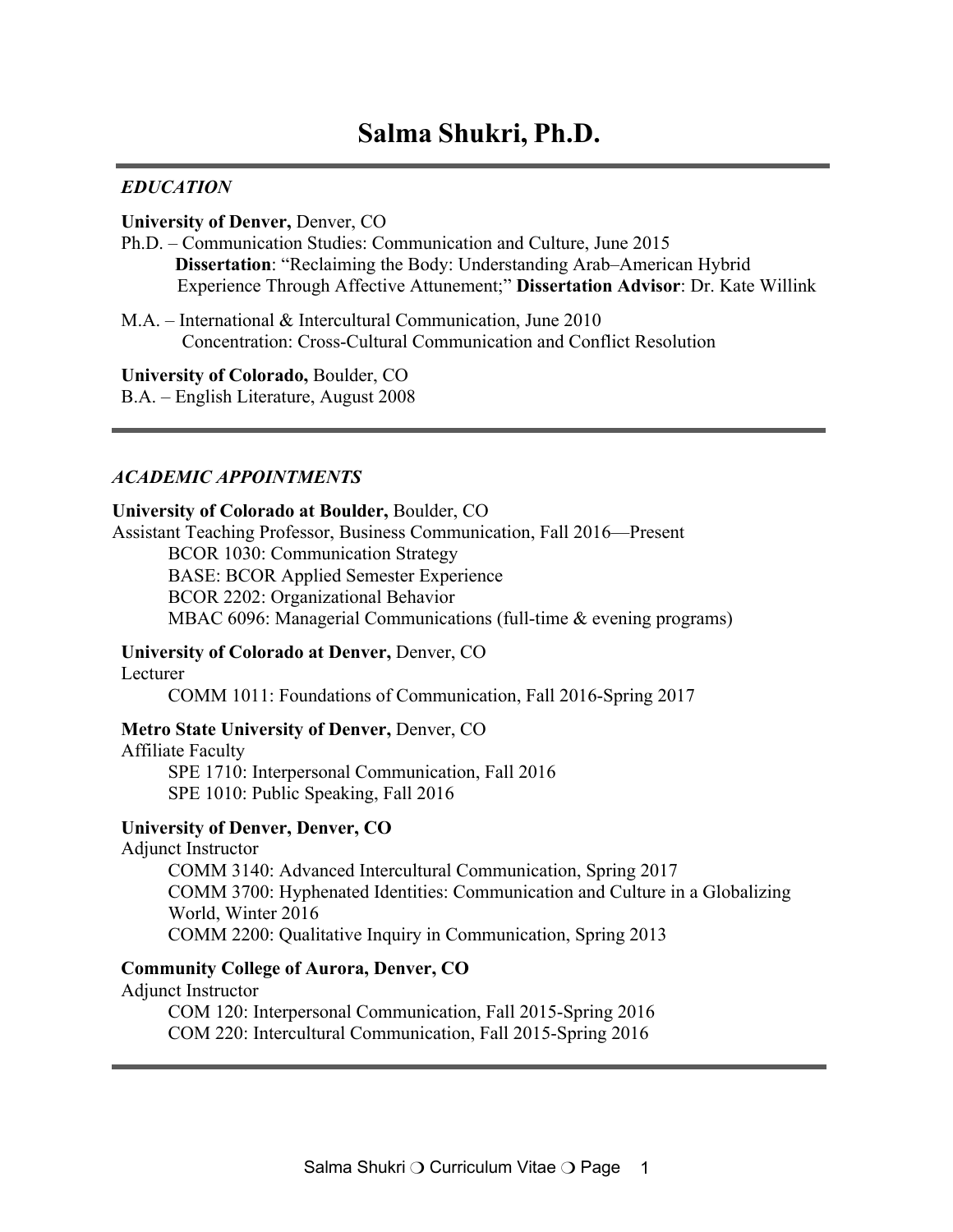# *ACADEMIC RESEARCH & PUBLICATIONS*

### **Peer-Reviewed Journal Articles:**

- Shukri, S. & Willink, K. (2020). "Interpretive Discernment: Feeling Our Way Toward a Performative Understanding of Interviewing." *Departures in Critical Qualitative Research, 9* (3), pp. 48-77. doi: 10.1525/dcqr.2020.9.3.48
- Shukri, S. (2019): Muslim women and white femininity: Reenactment and resistance. *Text & Performance Quarterly*, pp. 1-3. doi: 10.1080/10462937.2019.1657935
- Willink, K., Shukri, S. (2018). Performative interviewing: Affective attunement and reflective affective analysis in interviewing. *Text & Performance Quarterly, 38*(4), pp. 187-207. doi: 10.1080/10462937.2018.1526409
- Willink, K., Gutierrez-Perez, R., Shukri, S., Stein, L. (2014). Navigating with the stars: Critical qualitative methodological constellations for critical intercultural communication research. *Journal of International and Intercultural Communication*, *7*  (4), pp. 289-316. doi: 10.1080/17513057.2014.964150

# **Book Chapters:**

Chrifi Alaoui, F., Moreira, R., Pattisapu, K. Shukri, S. and Calafell, B.M. (2014). "I am Not Maria/Samira: On the Interchangeability of 'Brownness' in U.S. Pedagogical Contexts." *Claiming a Seat at the Table: Feminism, Underserved Women of Color, Voice and Resistance.* Eds. Sonja M. Brown Givens and Keisha Edwards Tassie, pp. 23-43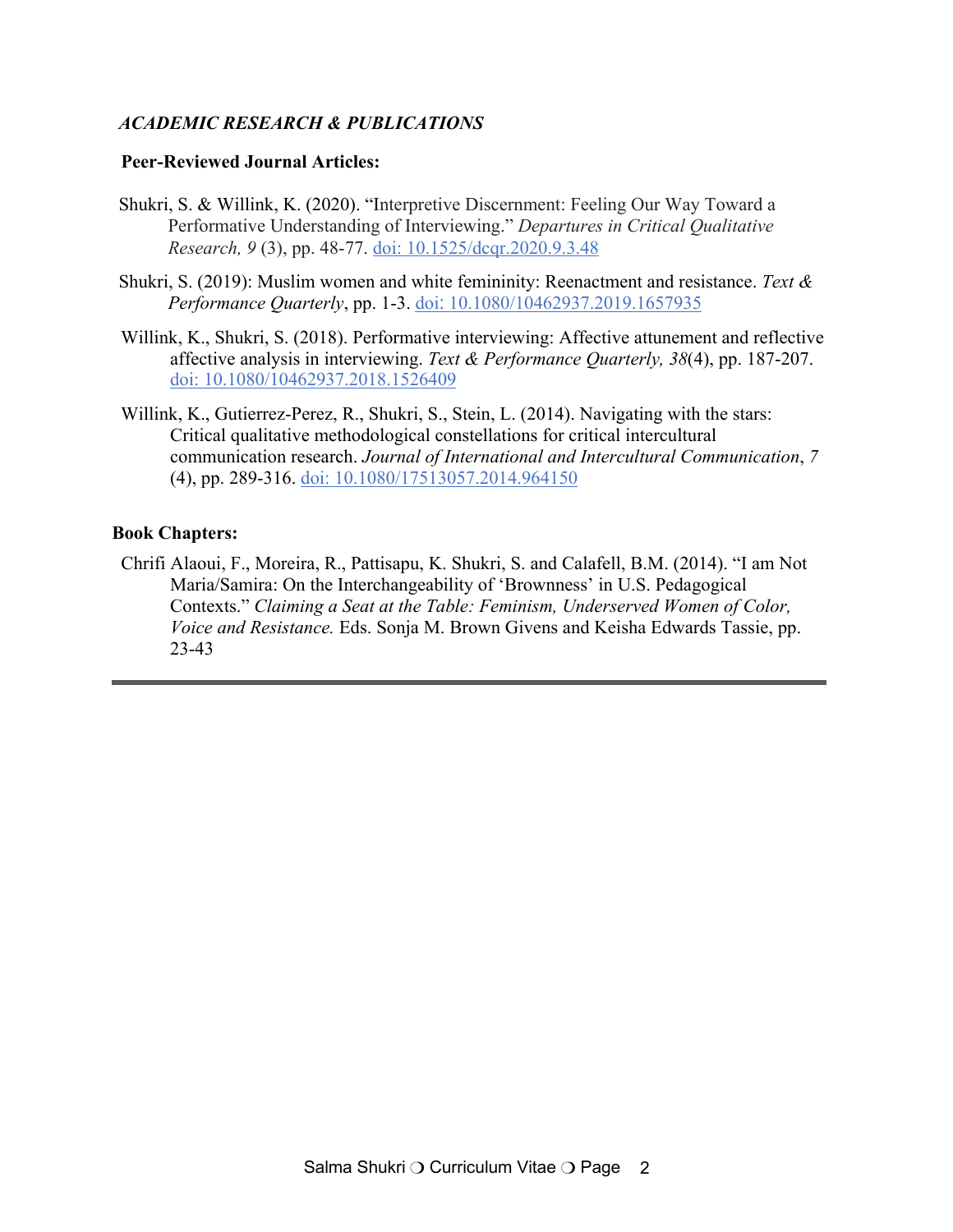# *SERVICE TO THE UNIVERSITY*

# **Committees Appointments, Leeds School of Business**

- Classroom Inclusion Team—Fall 2020-Present
	- o Volunteered to co-present on Classroom Inclusion Committee activities at Leeds Town Hall assembly, November 19, 2021
	- o Invited to review, offer feedback, and introduce the "Bystander Training" professional communication workshop given to Leeds Faculty, Leeds School of Business, Boulder, CO, September 17, 2021
- MBA Curriculum Program Committee (MCPC) Representative— Fall 2019-Present
- Professional Effectiveness Division Executive Committee member—2018-Present
- BCOR 1030 Final Challenge Committee—Fall 2017-Present
- BASE Uplift Committee (curriculum development and administrative facilitation)—Fall 2018-Spring 2020
- Undergraduate Curriculum Program Committee (UCPC) Representative— Spring 2018
- Curriculum Revision Committee (Communication Strategy)—Summer 2017

# **Service Positions, Leeds School of Business**

- BCOR 1030 Faculty Lead—2018-Present
- Faculty Teaching Mentor—Fall 2019-Spring 2021
- EXCEL Faculty Mentor, Diverse Scholars Mentoring Program—Fall 2017-Present

### **Additional Service Tasks, Leeds School of Business**

- Judged Women in Business Case Competition—Summer 2020
- Assisted in Women in Business Case Competition development—Summer 2019
- Corporate sponsor presentational coaching, Colleen Denzler—March 15, 2019
- Leeds Professionalism Summit Faculty Volunteer, Workshop Presenter—April 2019
- Leeds Professionalism Summit Faculty Volunteer, Interviewing Session—April 2018
- CO-LAB Faculty Volunteer—Leeds School of Business, Fall 2017

### **Service Positions, University of Colorado Boulder**

• Dissertation Committee Member, Department of Critical Media Practices (DCMP), for student Bentley Brown; Chair: Reece Auguiste—March 2020—Present

### **Service Positions, Community College of Aurora**

- Curriculum Evaluation and Development (COM 220: Intercultural Communication)— Spring 2016
- Qualitative Research Analyst: Climate Assessment of Equity, Diversity, and Inclusion Report—Fall 2015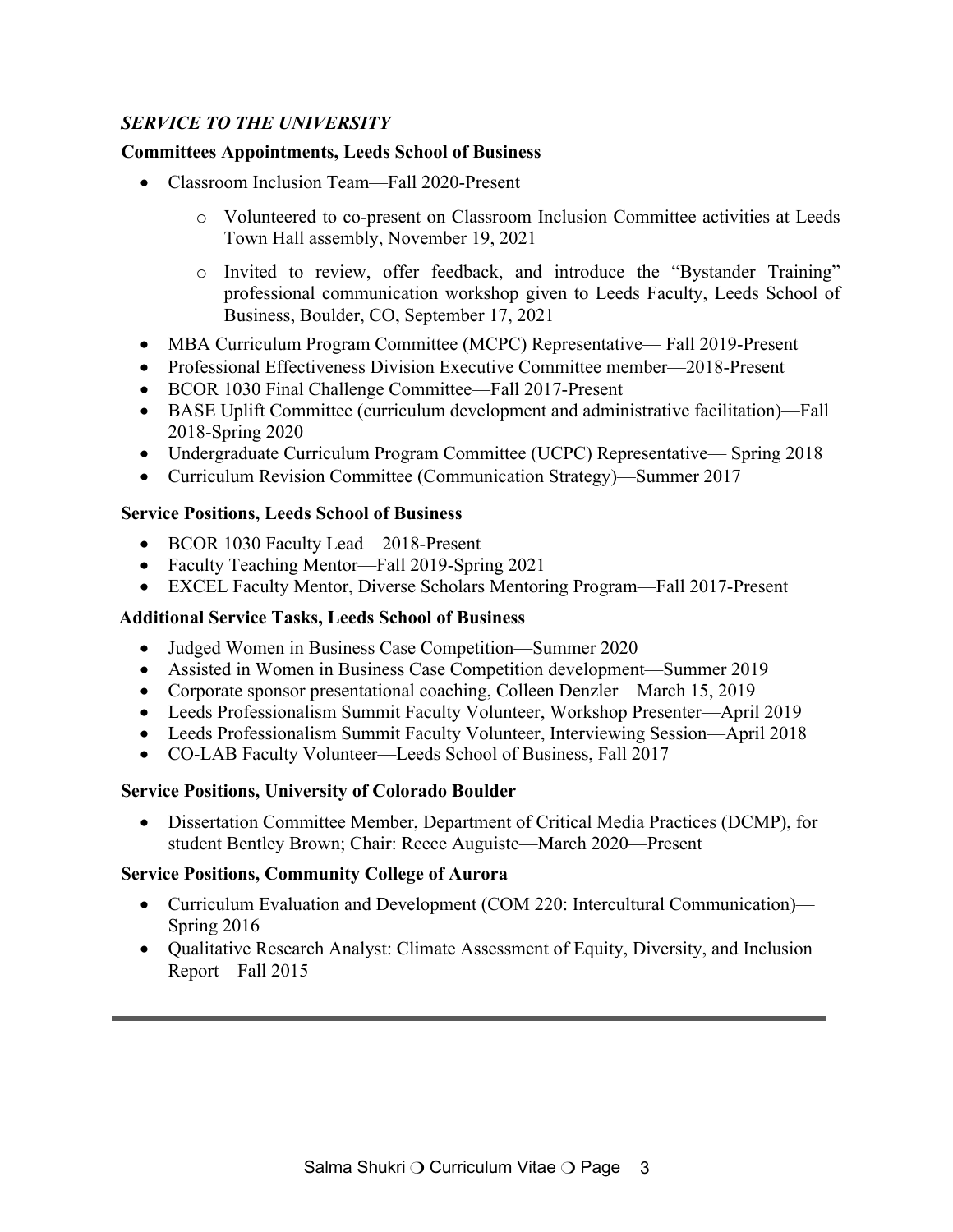### *PROFESSIONAL WORKSHOPS*

- **Lead Trainer—** "Adapting Your Messaging Using the Color Code." Professional Communication Workshop given to the Herd Council, Leeds School of Business, Boulder, CO, November 17, 2020.
- **Lead Trainer—** "Live & Remote Presentational Speaking." Professional Communication Workshop (evMBA), Leeds School of Business, Boulder, CO, July 8, 2020.
- **Lead Co-Trainer—** "Emotional Intelligence." Professional Communication Workshop (MBA-Level), Leeds School of Business, Boulder, CO, April 17, 2020.
- **Lead Co-Trainer—** "Emotional Intelligence." Professional Communication Workshop to DISH Network, Denver, CO, January 24, 2020.
- **Lead Trainer—** "Presentational Speaking." Professional Communication Workshop, Leeds School of Business, Boulder, CO, October 4, 2019.
- **Lead Co-Trainer—** "Emotional Intelligence." Professional Communication Workshop (MBA-Level), Leeds School of Business, Boulder, CO, September 30, 2019.
- **Lead Co-Trainer—** "Emotional Intelligence." Professional Communication Workshop (MBA-Level), Leeds School of Business, Boulder, CO, April 26, 2019.
- **Lead Trainer—** "Communicating Professionally in International Contexts." Professional Communication Workshop, Leeds School of Business, Boulder, CO, April 12, 2019.
- Lead Trainer— "College to Colleague: Communicating Professionally in Difficult Situations." Professional Communication Workshop, Leeds School of Business, Boulder, CO, April 9, 2019.
- **Lead Co-Trainer—** "College to Colleague: Communicating Professionally in Difficult Situations." Professional Communication Workshop, Leeds School of Business, Boulder, CO, February 21, 2018.
- **Lead Co-Trainer—** "Professional Communication in the Workplace." Interactive Workshop delivered to the "I have a Dream Foundation in Boulder," University of Colorado at Boulder, Boulder, CO, March 22, 2016.
- **Lead Co-Trainer—** "In Solidarity: Performing Alliances Across Difference in Academia." Diversity Interactive Workshop delivered to the Diversity Summit, University of Denver, Denver, CO, May 9, 2014.
- **Lead Co-Trainer—** "Envisioning Racial Inclusivity in the College Classroom." Diversity Interactive Workshop delivered to the Diversity Summit, University of Denver, Denver, CO, May 9, 2014.
- **Lead Co-Trainer—** "Cross-cultural Understanding through the BAFA BAFA Simulation." Diversity Interactive Workshop delivered by invitation to MFJS 4912: Seminar: Intercultural Training, Naomi Nishi, University of Denver, Denver, CO, May 22, 2013.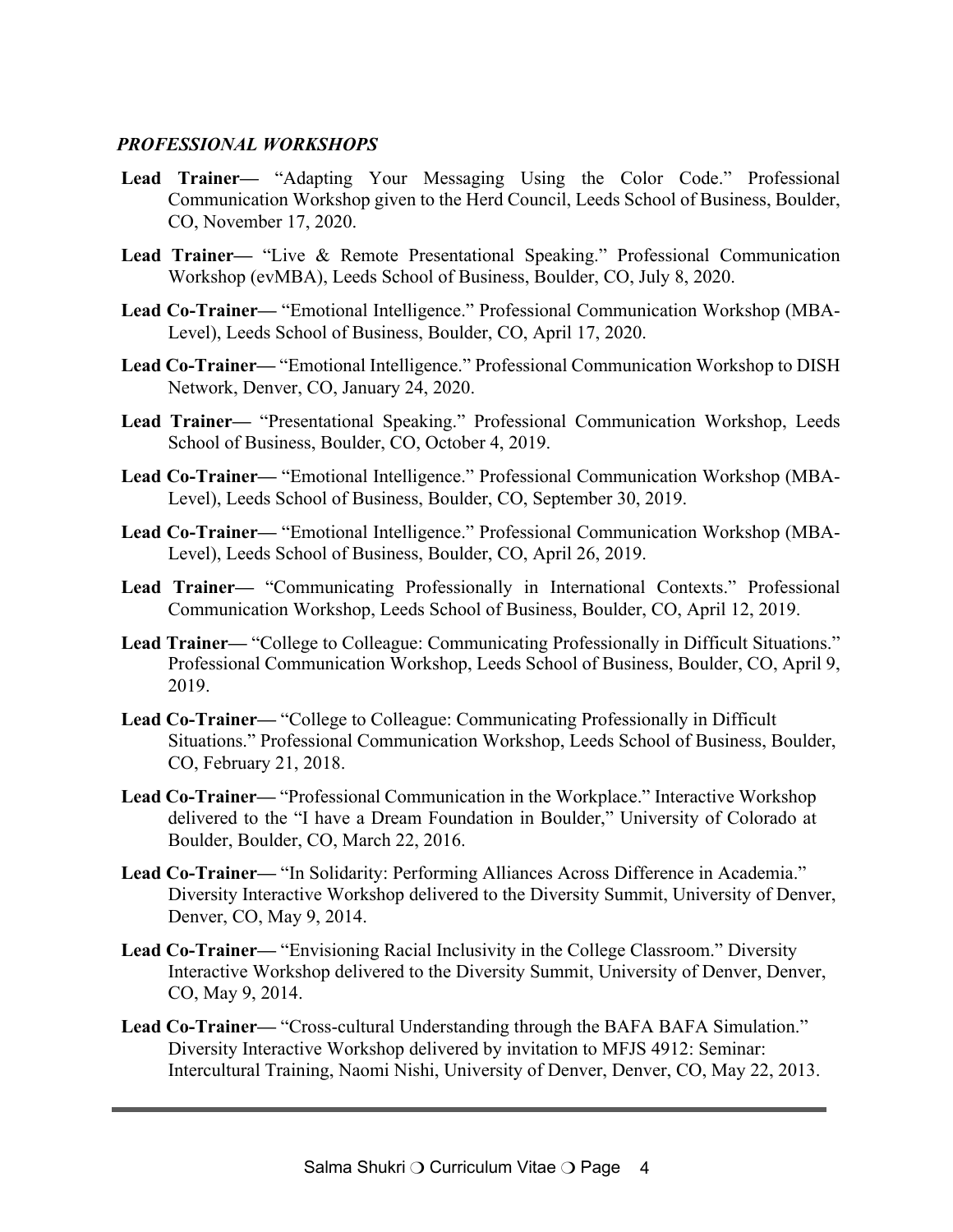# *PROFESSIONAL DEVELOPMENT SEMINARS ATTENDED*

# **Teaching-Related**

| 2021                                                                                                                  |           |
|-----------------------------------------------------------------------------------------------------------------------|-----------|
| Canvas Design Workshop Part 1                                                                                         | 10/1/2021 |
| Supporting Student Success - Resetting Culture, Addressing Student<br>Conduct, and Using Inclusive Practices          | 7/14/2021 |
| <b>Teaching Large Classes</b>                                                                                         | 3/19/2021 |
| Online Cheating: Prevention, Detection, Testing Alternatives, and the<br>Honor Code                                   | 3/12/2021 |
| Active Learning with Games & Problem-Solving Exercises in Zoom<br><b>Breakout Rooms</b>                               | 2/26/2021 |
| 2020                                                                                                                  |           |
| Workshop: Managing Difficult Classroom Dynamics                                                                       | 8/3/2020  |
| <b>Advanced Zoom Training</b>                                                                                         | 7/29/2020 |
| Zoom Lecture Recording at Home                                                                                        | 7/17/2020 |
| PlayPosit - From Setup through Grading                                                                                | 7/15/2020 |
| iClicker Cloud and Reef - Presented by Rob Leary                                                                      | 7/13/2020 |
| How to Engage Students on Live Zoom Calls                                                                             | 6/16/2020 |
| How to Engage Students with Canvas and Non-Canvas Tools                                                               | 6/11/2020 |
| How to Make Videos to Deliver Course Content                                                                          | 6/5/2020  |
| McGraw-Hill Webinar   Three Effective Tools to Improve Your Business<br><b>Communication Online Course</b>            | 5/12/2020 |
| Unlocking your Virtual Team's Potential: Research-Backed Strategies for<br>Improving the Synergy of Remote Work Teams | 4/6/2020  |
| Unlocking your Virtual Team's Potential: Research-Backed Strategies for<br>Improving the Synergy of Remote Work Teams | 4/6/2020  |
| Zoom Teacher Training                                                                                                 | 3/17/2020 |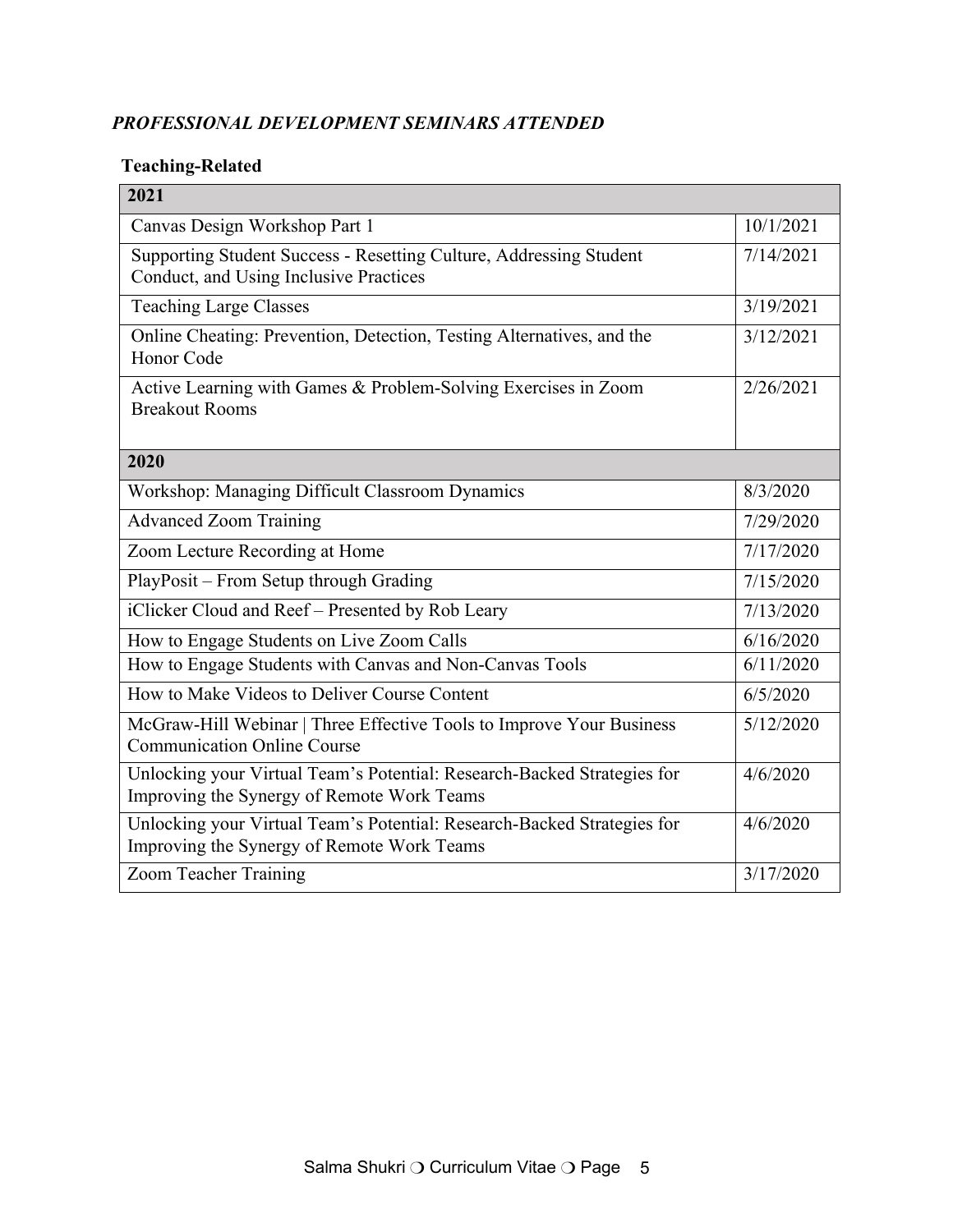#### **Diversity & Inclusion-Related**

| 2021                                                                                                   |            |  |
|--------------------------------------------------------------------------------------------------------|------------|--|
| <b>Teaching Multicultural Marketing</b>                                                                | 11/5/2021  |  |
| Practicing Courage: Microaggressions and So You Want to Talk About<br>Race with Nikki McCord           | 3/9/21     |  |
| "Don't Label Me" with Irshad Manji                                                                     | 3/4/21     |  |
| 2020                                                                                                   |            |  |
| Cultivating Inclusion in the Classroom: Practices That Make a Difference;"<br>Diversity Summit Session | 11/10/2020 |  |
| Utilizing Your Syllabus as a Tool for Equity $&$ Inclusion                                             | 8/13/2020  |  |
| Dialogic Practices to Foster Community                                                                 | 8/4/2020   |  |
| Leeds Inclusive Pedagogy Panel                                                                         | 7/28/2020  |  |
| Why We Must Inclusify Now.                                                                             | 7/13/2020  |  |
| Inclusive Pedagogy through Classroom Dialogue. CU Dialogue & CTL<br>Workshop                           | 2/5/2020   |  |

# *TRAINING & CERTIFICATION*

- "Using Interreligious Dialogue to Strengthen Peace, Reconciliation and Social Cohesion," KAICIID Course Completion Certificate**,** July 2019
- Supporting Student Resiliency, University of Colorado Boulder, Spring 2019
- UndocuAlly Training, University of Colorado Boulder, April 2018
- Crucial Conversations Workshop, University of Colorado Boulder, June 2017

# *PROFESSIONAL ORGANIZATIONS*

Competitive Paper Reviewer

National Communication Association (2013-Present) Western States Communication Association (2015-Present)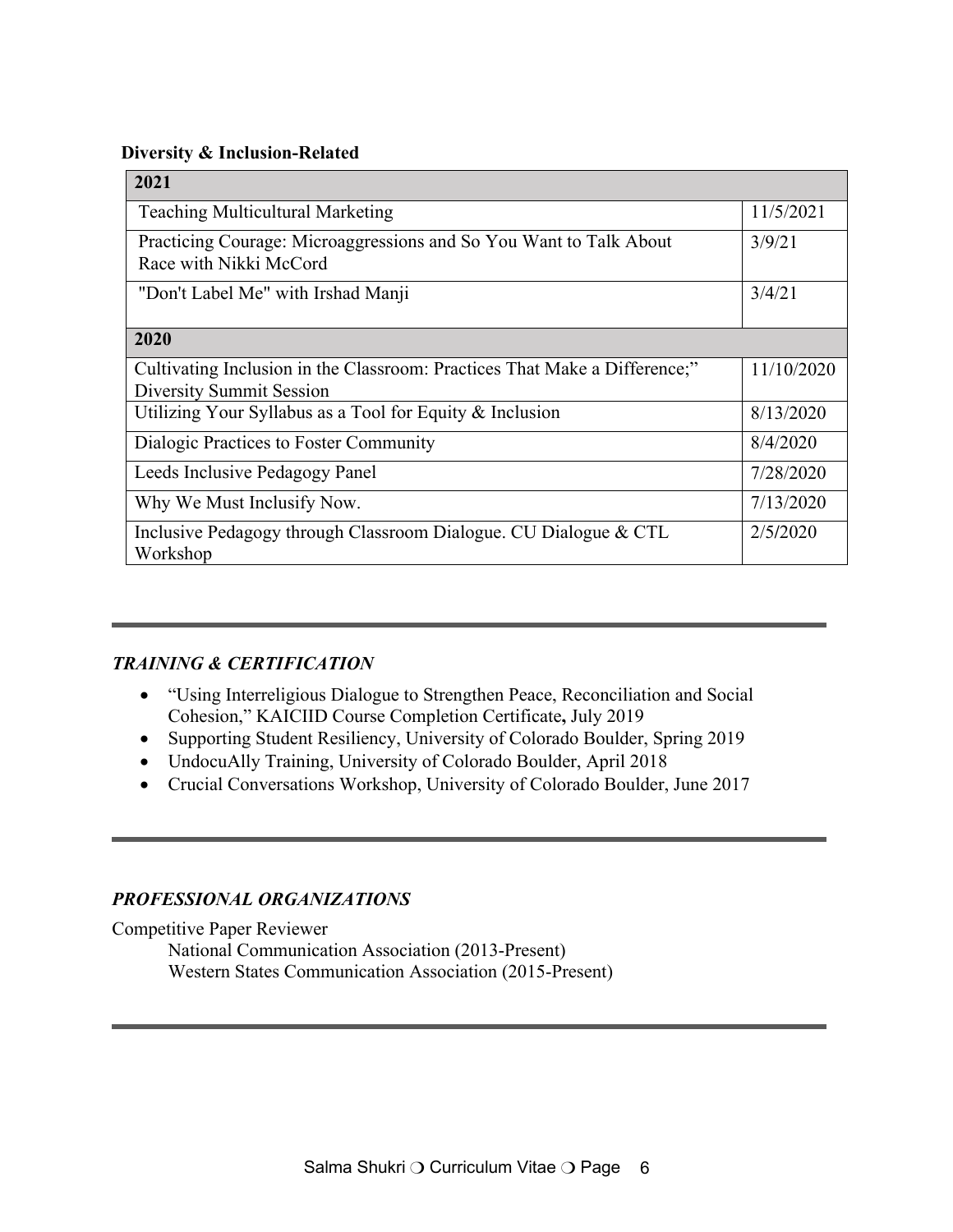# *INVITED LECTURES AND PRESENTATIONS*

# **Graduate Courses**

- "Inclusive Leadership" delivered by invitation to ENVM 5034: Socially Responsible Leadership, Dr. Aaron Roof, University of Boulder, Boulder, CO, September 24, 2021
- "Autoethnography in Practice" delivered by invitation to SPCM 706: Qualitative Research in Communication Studies, Dr. Leah Seurer, University of South Dakota, Vermillion, SD, February 1, 2017.
- "Cultural Hybridity within the Arab American Community" delivered by invitation to SPCM 634: Intercultural Communication and Diversity: Difficult Dialogues Around the Globe, Dr. Julia Khrebtan-Hörhager, Colorado State University, Fort Collins, CO, April 8, 2016.
- "Understanding Arab Experience in the United States" panel presentation delivered by invitation to MFJS 4652: Culture, Gender & Global Communication, Dr. Margaret Thompson, University of Denver, Denver, CO, April 28, 2015.
- "A Communicative and Affective Examination of Arab-American Hybrid Performance in the U.S." delivered by invitation to MFJS 4650: Intercultural Communication, Dr. Christof Demont-Heinrich, University of Denver, Denver CO, February 11, 2015.
- "Culture and Inclusion" delivered by invitation to COMN 4203: Adult Learning Theory & Instructional Strategies, Dr. Allison Friederichs, University of Denver, Denver, CO, January 22, 2014.
- "Troubling the Western Image of the Arab Woman" Presentation delivered by invitation to MFJS 4652: Culture, Gender & Global Communication, Dr. Margaret Thompson, University of Denver, Denver, CO, April 25, 2012.
- "Representations of Arabs in the Media" Presentation delivered by invitation to MFJS 4652: Culture, Gender & Global Communication, Dr. Margaret Thompson, University of Denver, Denver, CO, April 13, 2011.

# **Undergraduate Courses**

- "Islam in Brief." Presentation delivered by invitation to BADM 1260, First-Year Global Experience: United Arab Emirates (UAE), Kevin McMahon, University of Colorado Boulder, CO, February 26, 2020.
- "Representations of Arabs in Popular Culture." Presentation delivered by invitation to COMN 2220, Race and Popular Culture, Dr. Shinsuke Eguchi, University of Denver, Denver, CO, May 22, 2012.
- "Feminism in Islam." Presentation delivered by invitation to COMN 2210: Gender Communication, Dr. Shinsuke Eguchi, University of Denver, Denver, CO, April 17, 2012.
- "Power and Representations in Popular Culture**.**" Presentation delivered by invitation to COMN 3410: Intercultural Communication, Professor Gordana Lazic, University Colorado at Boulder, Denver, CO, April 5, 2012.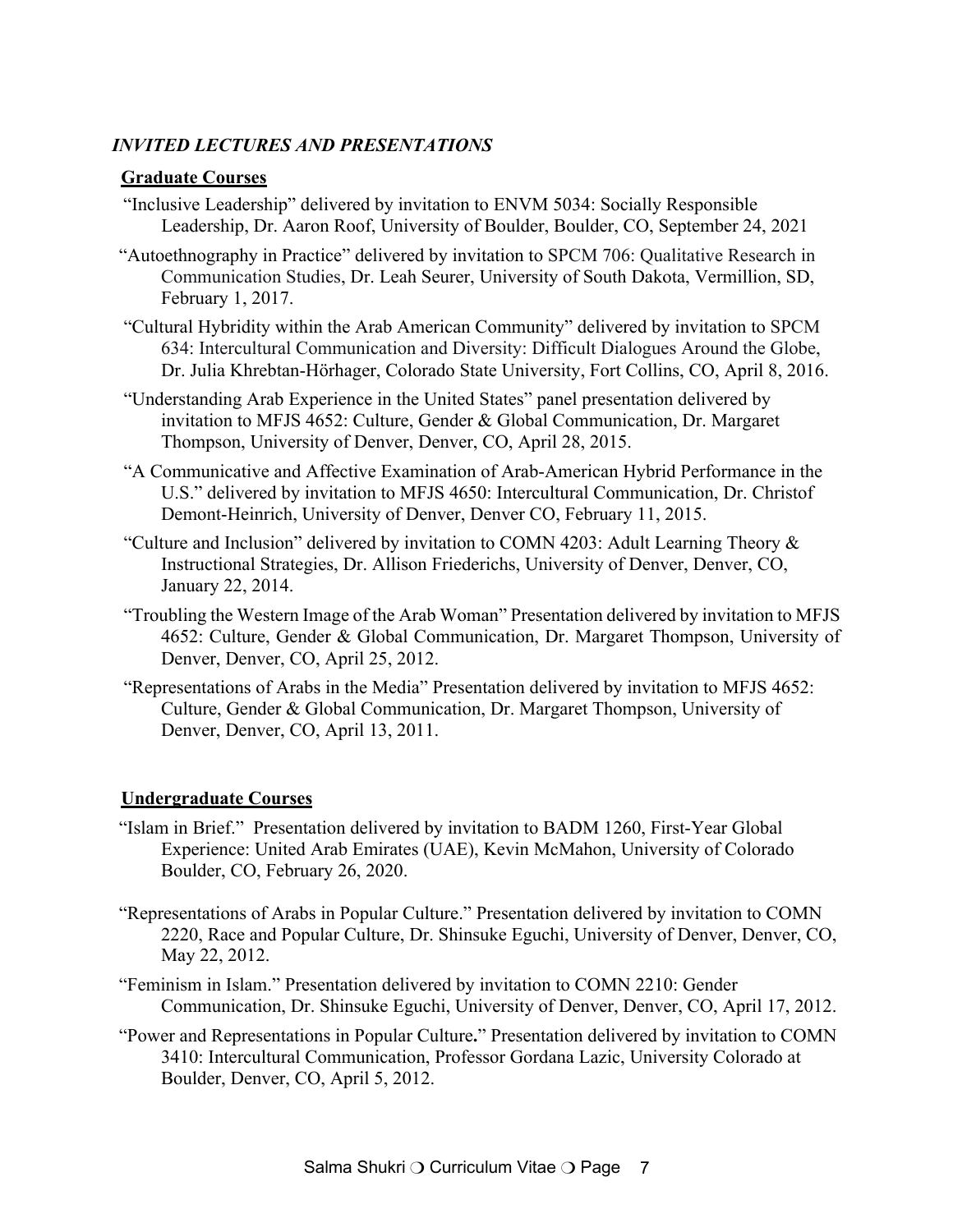- "Power and Representations in Popular Culture**.**" Presentation delivered by invitation to COMN 3410: Intercultural Communication, Professor Gordana Lazic, University Colorado at Boulder, Denver, CO, April 5, 2012.
- "Representations of Arabs in the Media." Presentation delivered by invitation to COMN 1015, Gender and Voice, Professor Leslie Rossman, University of Denver, Denver, CO, February 22, 2012.
- "Muslim Feminism." Presentation delivered by invitation to COMN 1015**,** Gender and Voice, Professor Raquel Moreira, University of Denver, Denver, CO, January 26, 2012.
- "Representations in Cross Cultural Communication." Presentation delivered by invitation to COMN 1700: Intercultural Communication, Professor Tiffany McDonald, University of Denver, Denver, CO, January 18, 2012.
- "Representations of Arabs in the Media." Presentation delivered by invitation to CMMU 1021: Fundamentals of Mass Communication, Professor Ian Dawe, University of Colorado at Denver, Denver, CO, November 11, 2011.
- "Representations of Arabs in the Media." Presentation delivered by invitation to COMN 1700**:** Communication and Popular Culture, Professor Fatima Z. Chrifi Alaoui, University of Colorado at Denver, Denver, CO, September 27, 2011.
- "The Power of Verbal and Nonverbal Communication in the Global Workplace." Presentation delivered by invitation to COM 2220, Organizational Communication, Professor Leslie Rossman, University of Denver, Denver, CO, September 21, 2011
- "Will Saudi Arabia Follow in Egypt's Footsteps?" Presentation delivered by invitation to ASEM 2560: America through Foreign Eyes, Dr. Christof Demont-Heinrich, University of Denver, Denver, CO, May 12, 2011.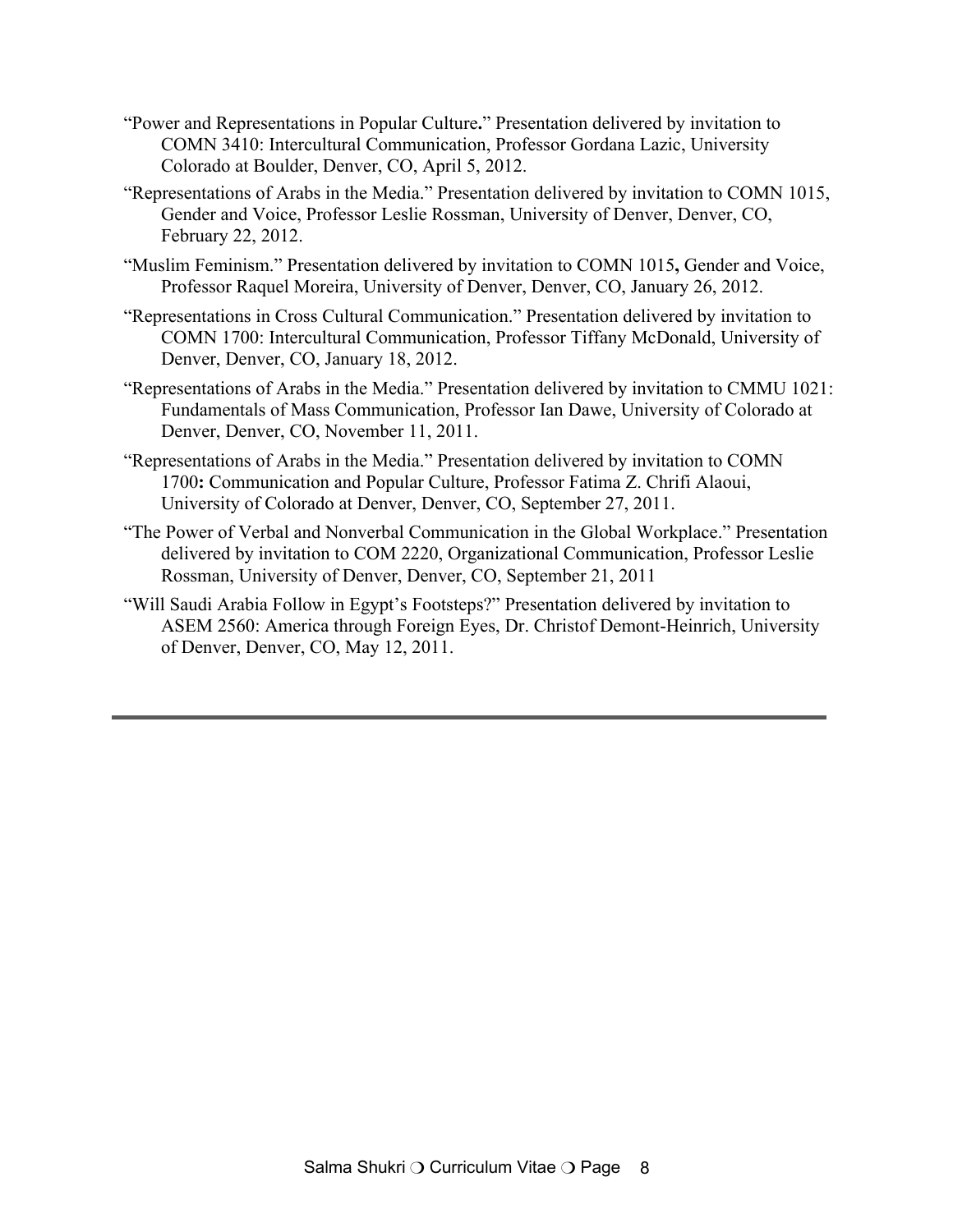# *CONFERENCE PARTICIPATION*

### **Competitively Selected Papers:**

- Shukri, S. & Willink, K. (2019). "Interpretive Discernment: Feeling Our Way Toward a Performative Understanding of Interviewing." Paper submitted to Performance Studies Interest Group of the Western States Communication Association, Seattle, WA, February 22-25.
- Willink, K. & Shukri, S. (2017). "Affective Attunement and Reflective Affective Analysis in Interviewing." Paper submitted to Performance Studies Division of the National Communication Association, Dallas, TX, Nov. 16-19. **Top Faculty Paper.**
- Willink, K. & Shukri, S. (2016). "Interpretive Discernment: Feeling Our Way Toward a Performative Understanding of Interviewing." Paper submitted to Performance Studies Division of the National Communication Association, Philadelphia, PA, Nov. 9-13. **Top Faculty Paper.**
- Shukri, S. (2016). "*Divergent*: The Emergence of the Hybrid Hero in Hollywood." Paper submitted to Intercultural Communication Interest Group of the Western States Communication Association, San Diego, CA, February 27-March 1. **Top Faculty Paper**.
- Shukri, S. (2014). Embodied Narratives of Location: Method for the Study of Hybridity and Belonging. Paper submitted to the Ethnography Division of the National Communication Association, Chicago, IL, Nov. 20-23.
- Willink, K., Gutierrez-Perez, R., Shukri, S., Stein, L. (2014). Navigating with the Stars: Critical Qualitative Methodological Constellations for Critical Intercultural Communication Research. Paper submitted to the Intercultural Communication Interest Group of the Western States Communication Association, Anaheim, CA, Feb. 14-18.
- Shukri, S. (2013). Hybridity, Identity Performance, and Affect: Moments of 'Becoming.' Paper Panel Session submitted to the Critical and Cultural Studies Division of the National Communication Association, Washington, D.C., Nov. 21-24.
- Shukri, S. (2013). Khawaja: *Arabizi* and Linguistic Hybridity. Paper submitted to the Language and Social Interaction Interest Group of Western States Communication Association, Reno, NV, Feb, 16-19.
- Shukri, S. & Lechuga, M. (2013). Latino/a-American & Arab-American Identity Affiliation and Perceived Discrimination. Paper submitted to the Intercultural Communication Interest Group of Western States Communication Association, Reno, NV, Feb, 16-19. **Top Four Papers, Intercultural Communication Interest Group.**
- Foust, C., Lazic, G. & Shukri, S. (2012). Pushing the Boundaries of the Carnivalesque: A Rhetorical Analysis of the 2011 Protests in Egypt's Tahrir Square. Paper submitted to the Public Address Division of the National Communication Association, Orlando, FL, Nov. 15-18.
- Shukri, S., Chrifi-Alaoui, F., & Bamford, A. (2010). Deconstructing Negative Attitudes & Stereotypes of Arabs & Muslims Through the Use of Film. Paper submitted to the Islam and the Media Conference hosted by The Center for Media, Religion, and Culture at the University of Boulder.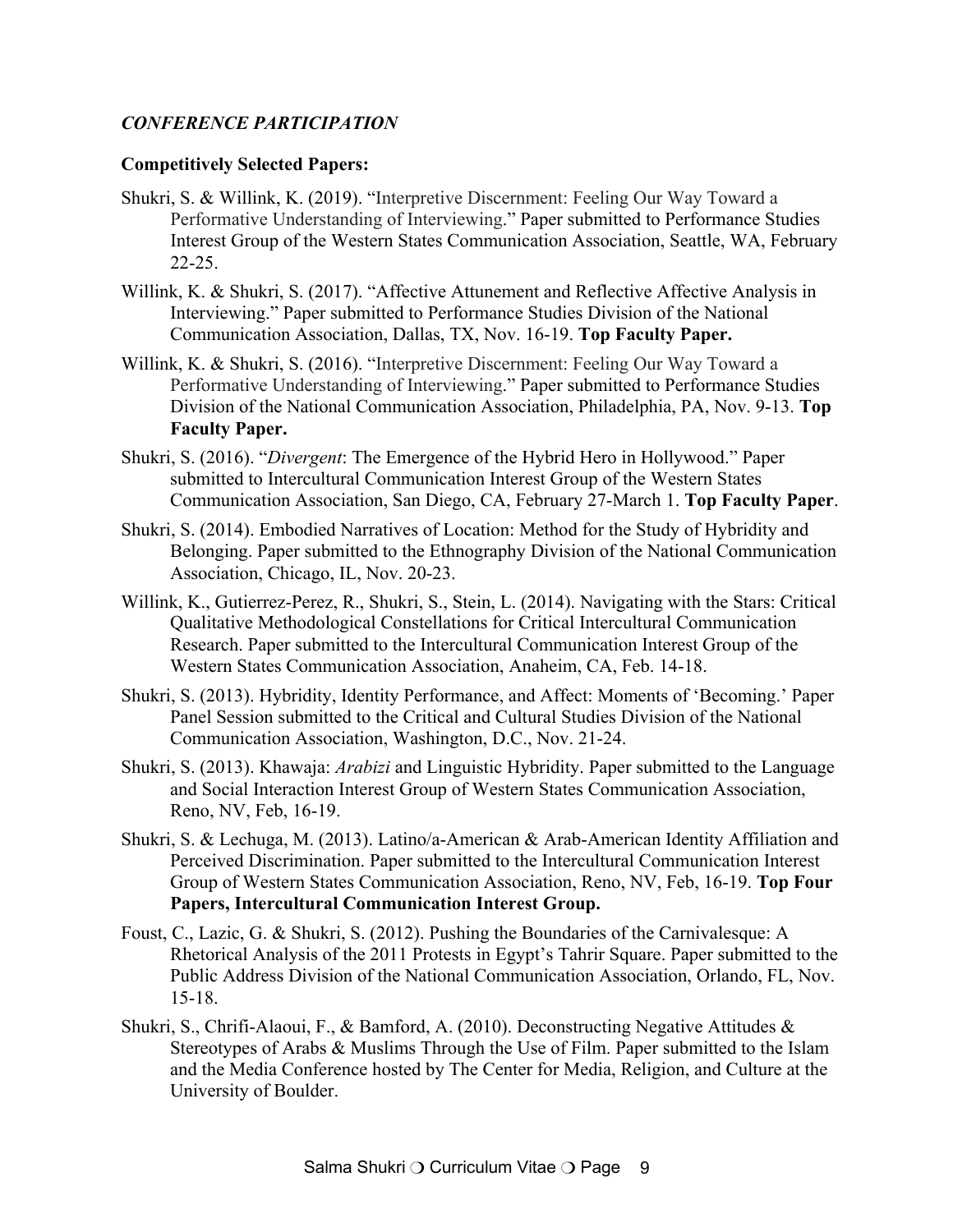#### **Roundtable Discussion Panels:**

- Shukri, S. (2018). "Representation at/in Play: Communication Ethics, Personhood and Pop-Cultural Artifacts." Roundtable Discussion Panel submitted to the Communication Ethics Division of the National Communication Association, Salt Lake City, UT, Nov. 8-12.
- Shukri, S. (2017). "Remapping the Circumference of Critical Intercultural Communication: Our Legacy and Vision for the Future." Roundtable Discussion Panel submitted to the International and Intercultural Communication Division of the National Communication Association, Dallas, TX, Nov. 16-19.
- Shukri, S. (2017). "Creating a Legacy of Social Justice: A Roundtable Discussion on Cultivating More Inclusive Campuses." Roundtable Discussion Panel submitted to the Activism and Social Justice Division of the National Communication Association, Dallas, TX, Nov. 16-19.
- Shukri, S. (2016). "Migration, Diasporas, and Globalization: Callings for Reconnecting Asian Studies and Asia American Studies in Communication." Roundtable Discussion Panel submitted to the Asia/Pacific American Communication Division of the National Communication Association, Philadelphia, PA, Nov. 9-13.
- Shukri, S. (2016). "Divided Loyalties, Alliances, and Social Justice: Civic Callings for Intercultural Bridgework." Roundtable Discussion Panel submitted to the International and Intercultural Communication Division of the National Communication Association, Philadelphia, PA, Nov. 9-13.
- Shukri, S. (2013). The Paradox of 'Passing:' Connecting Across Invisible Identities. Discussion Panel Session submitted to the Critical and Cultural Studies Division of the National Communication Association, Washington, D.C., Nov. 21-24.

### *CONFERENCE AWARDS*

| Top Faculty Paper (Rank 1), Performance Studies Division                   |
|----------------------------------------------------------------------------|
| National Communication Association Conference—November 2017                |
| Top Faculty Paper (Rank 1), Performance Studies Division                   |
| National Communication Association Conference—November 2016                |
| Top Faculty Paper (Rank 1), Intercultural Communication Interest Group     |
| Western States Communication Association Conference—February 2016          |
| Top Four Paper Panel (no rank), Intercultural Communication Interest Group |
| Western States Communication Association Conference—February 2013          |

### *GRANTS*

- AHSS Divisional Dissertation Fellow September 2014-June 2015
- iRise Research Grant Recipient September 2014-June 2015
- Vice Provost Doctoral Fellow for Inclusive Excellence September 2012-2014
- GSFF Research Conference Funding Recipient 2013, 2014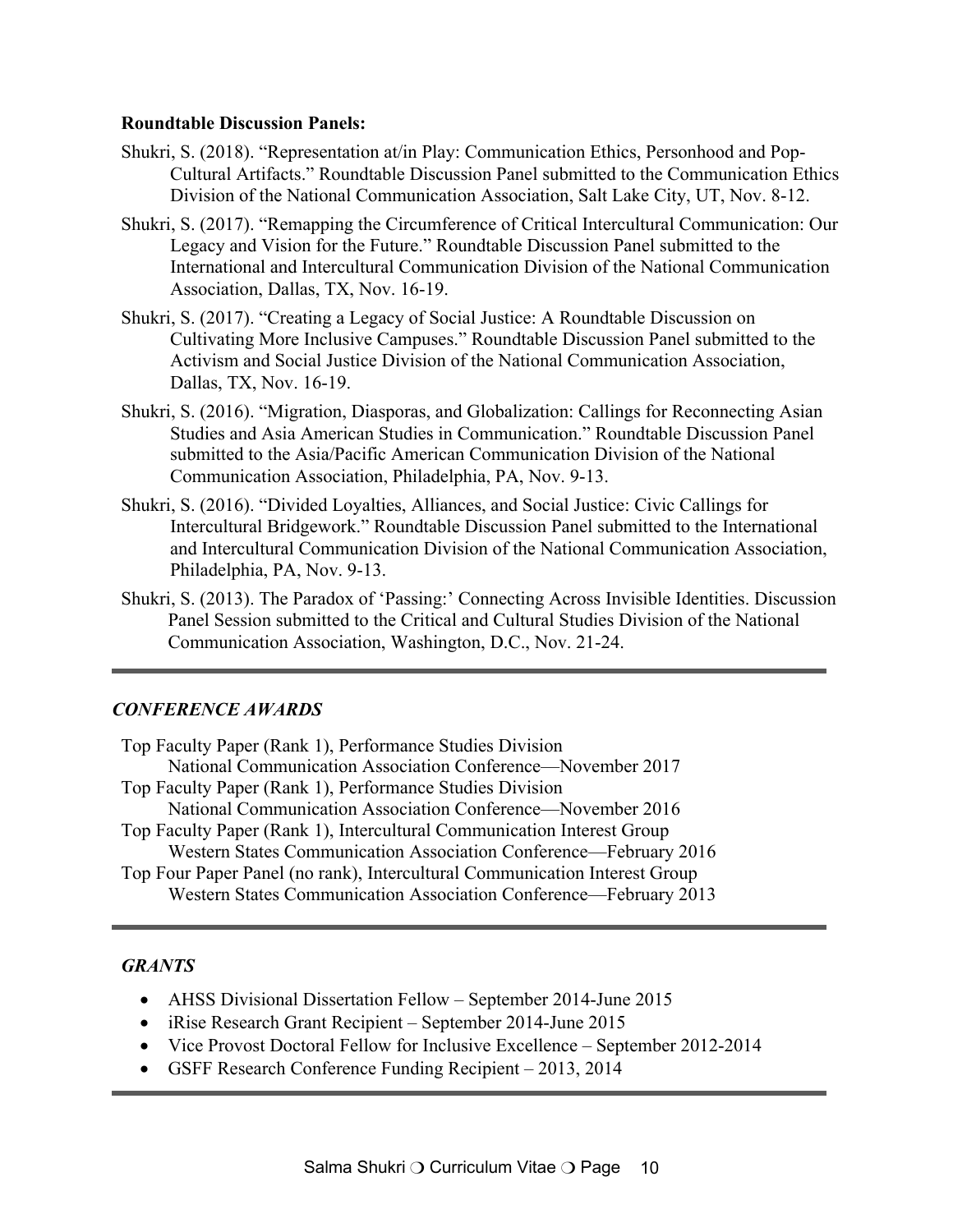# *NON-ACADEMIC WORK EXPERIENCE*

### **Communication Consultant, King Abdullah International Center for Interreligious and Intercultural Dialogue – Vienna, Austria,** March 2015 – December 2015

- Prepared, edited, and translated bilingual speeches for the Secretary General, as well as content about interreligious dialogue for press releases, factsheets, strategy documents, and web content to allow for accessibility of information in Arabic and English
- Reported daily media coverage and industry news about interreligious dialogue for internal information collection to develop programs, partnerships, and external media statements on relevant events

### **Trainer, The Conflict Center – Denver, CO,** September 2012 – September 2015 Coached youth-at-risk on communication, emotional intelligence, and conflict management skills to empower their decision-making

#### **Communication Intern, UNESCO Club Wien – Vienna, Austria,** August 2011 – October 2011

- Conducted qualitative research about experiences of inclusion across Arab youth in Vienna to identify the degree of integration and assimilation into Austrian culture, the degree of adherence to social and cultural codes of the Arab culture, and the role of language and social networking tools
- Provided recommendations for developing a pilot modular diversity-training workshop to promote intercultural learning that encourages tolerance, mutual respect and understanding among participants
- Attended UNESCO Youth Forum in Paris, France as UNESCO Club Wien representative to network with young adults devoted to dialogue and peace

# **Project Manager, The Conflict Center – Denver, CO,** April 2011– June 2011

- Researched and designed a capacity building project to strengthen communication with youth through social media
- Conducted focus groups and collaborated with other non-profit organizations to identify appropriate media platforms
- Created content, and implemented the conceived plan during its initial stages along with a system that is easily maintained long-term

# **Volunteer, The Spring Institute,** – **Denver, CO,** March 2011-June 2011

Co-facilitated series of workshops that shared adaptation skills with refugees and immigrants who recently moved to Denver.

# **Marketing & Communication Intern, The Conflict Center – Denver, CO,** October 2008– June 2009

Designed and managed e-newsletter while also publishing articles for the e-newsletter. Created and drafted internal blog policy as well as external blog guidelines. Prepared new policies for the staff handbook and wrote numerous press-releases.